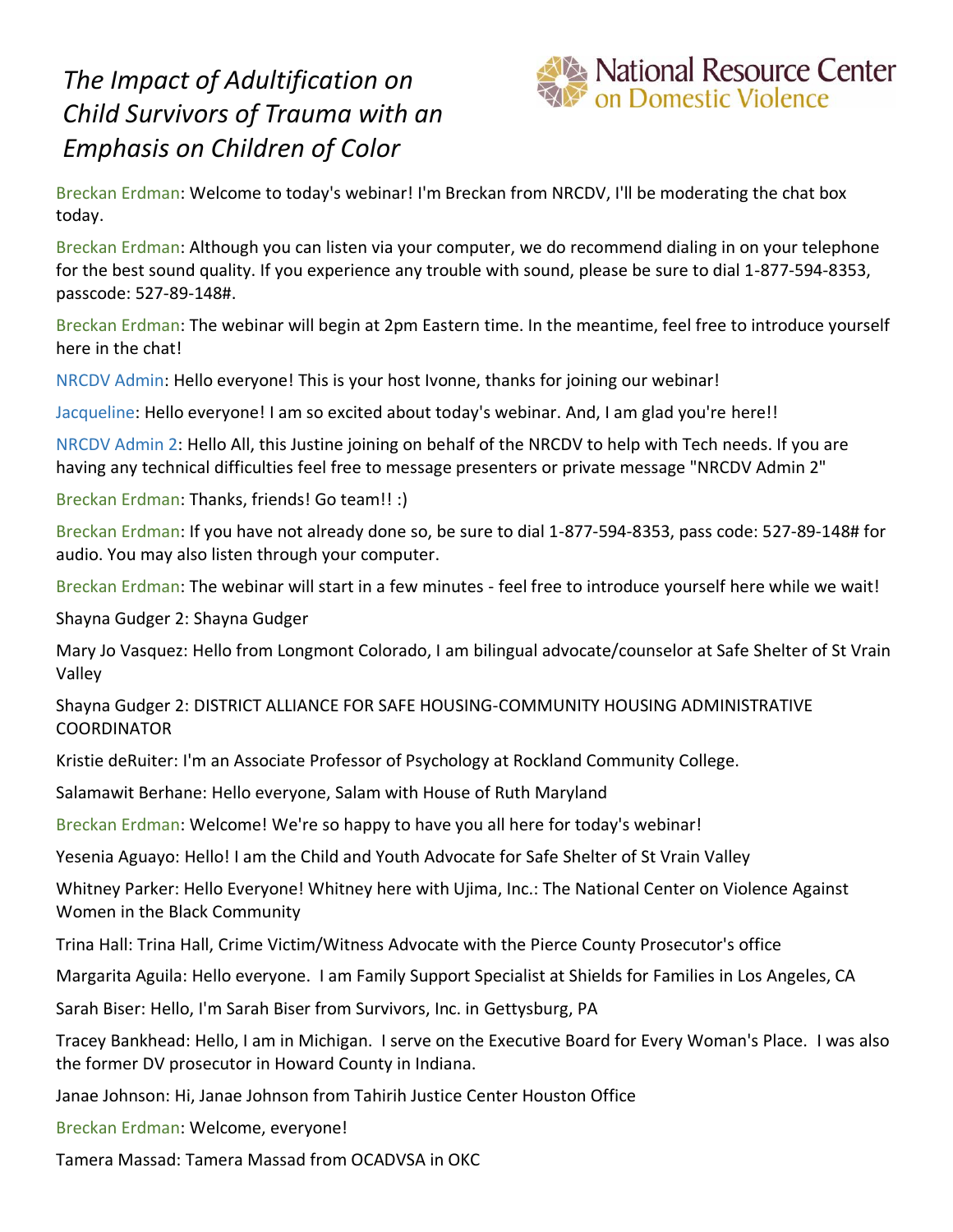Jacqueline: Welcome everyone... I am so glad you're here!

Jessica Stults: Hi all, I'm from Sojourner House in Providence, Rhode Island

Kara Singleton: Hi, Kara Singleton from Children's Hospital of Wisconsin

Breckan Erdman: Welcome!

Breckan Erdman: You can download the NRCDV Stands statement here: <https://vawnet.org/sites/default/files/assets/files/2017-08/WE-STAND.pdf>

Breckan Erdman: Be sure to submit your questions for the presenters here in the public chat – we will do our best to pose them during our time together.

Breckan Erdman: And feel free to tweet along with @NRCDV

Mary Jo Vasquez: Will we receive this power point?

Breckan Erdman: Yes! The powerpoint, webinar recording, and other related materials will be available on VAWnet.org after the webinar: [https://vawnet.org/material/impact-adultification-child-survivors-trauma](https://vawnet.org/material/impact-adultification-child-survivors-trauma-emphasis-children-color)[emphasis-children-color](https://vawnet.org/material/impact-adultification-child-survivors-trauma-emphasis-children-color)

Mary Jo Vasquez: Thank you

Whitney Parker: Thank you!

Corina Klies: They way movies/music portray girls

Mary Jo Vasquez: coming from single parent home

Breckan Erdman: Poll: What might accelerate subjective aging?

Allison Gasca-Backman: Maybe whether you have a grownup who can absorb some of those grownup experiences for you

Mary Jo Vasquez 2: Parents' expectations of children's behaviors

Cara Ditto: family dynamics, roles

Mary Jo Vasquez: economic

Janae Johnson: communities where they live, systemic issues

Venita Embry: not understanding adolescent development patterns

Margarita Aguila: culture

Mary Jo Vasquez: culture

Tonjie Reese: Their birth order (ex. oldest taking care of younger sibs)

Yesenia Aguayo: society, media, culture

Mary Jo Vasquez 2: Peers

Erica P Harris: lack of guidance / negative stereotypes in media

Tonjie Reese: Discipline/punishment in schools

Janae Johnson: institutionalized racism

Darlene Garcia-Johnson: the oversexualization of children when it comes to clothing

Venita Embry: stress

Ana Velazquez: Parents shifting adult responsibilities onto children, like being a caregiver of younger siblings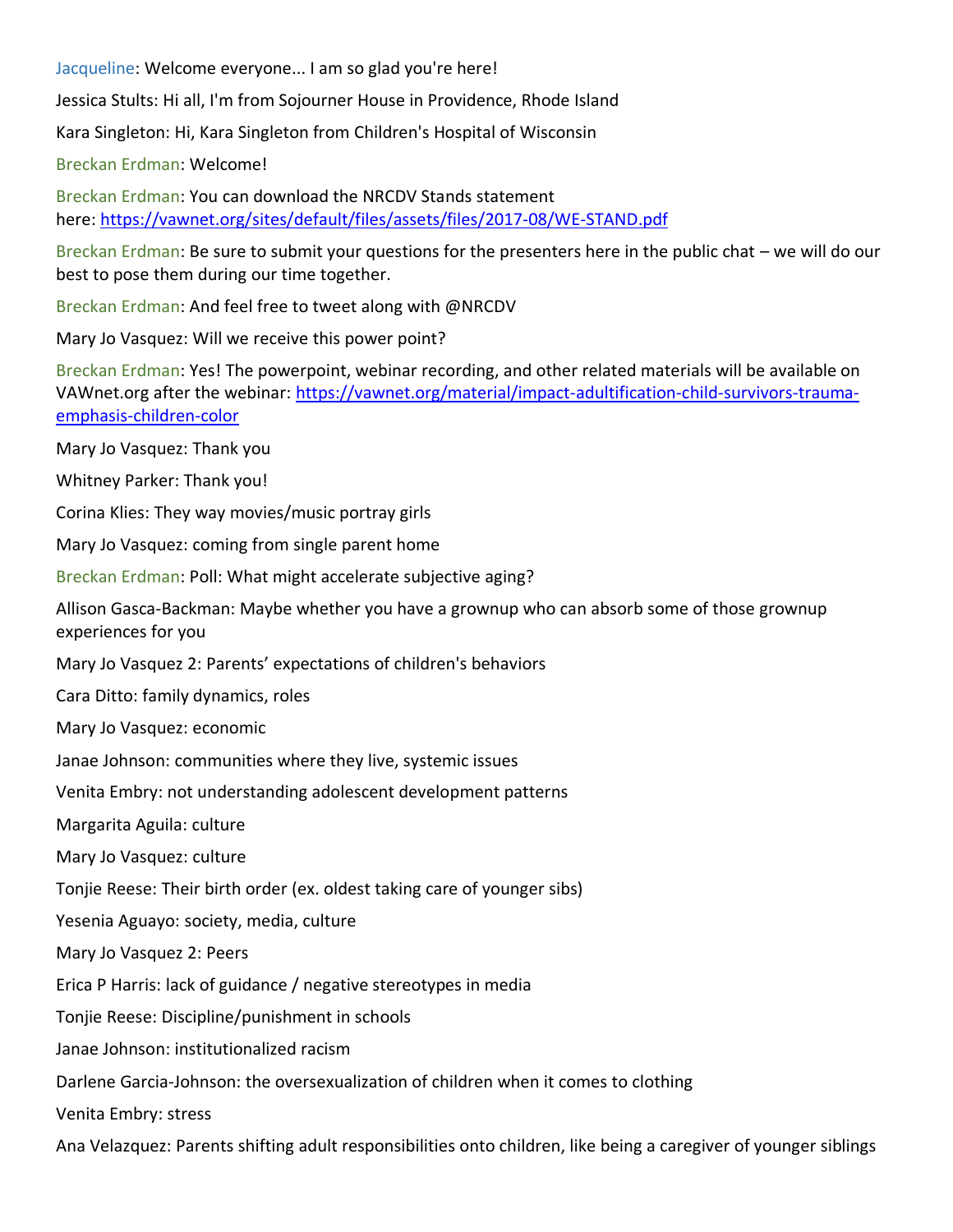Salamawit Berhane: If a child is given too many responsibilities and not allowed to be children that might impacts how they view themselves

Summer Chitwood: Exposure to violence and abuse, having to take on responsibility beyond a certain developmental level (i.e. taking care of younger siblings)

Mary Jo Vasquez: Perfect example

Corina Klies: internalized sexism - especially about what a girl's clothing says about her sexual availability

Breckan Erdman: Thank you all for these great examples!

Margarita Aguila: parents that have survived themselves and see this as a norm; or even if they survived and now they are passing the responsibility onto their kids, high expectations for child to "know better"

Keith Burgess: This is great information. Thank you for sharing

Keith Burgess: I fall into this category regarding Adultification

Breckan Erdman: Thank you for sharing, Keith. We're so glad you're here for today's webinar!

Keith Burgess: Thank you Breckan

Keith Burgess: Is there any way I can gain access to this powerpoint?

Breckan Erdman: Yes! The powerpoint, webinar recording, and related materials will be available on VAWnet.org after the webinar: [https://vawnet.org/material/impact-adultification-child-survivors-trauma](https://vawnet.org/material/impact-adultification-child-survivors-trauma-emphasis-children-color)[emphasis-children-color](https://vawnet.org/material/impact-adultification-child-survivors-trauma-emphasis-children-color)

Breckan Erdman: We will also send out a follow-up email with the link to the webinar materials on VAWnet

Keith Burgess: Excellent Thank you!

Keith Burgess: They used to sell cigarettes in the form of bubble gum. I used to buy them a lot as a kid. I had no clue it was based on the trauma I expressed

Keith Burgess: Experienced(gr)

Breckan Erdman: Thanks for sharing, Keith! That's really interesting.

Darlene Garcia-Johnson: Great Book and now movie that shows this concept is, Angie Thomas

Mary Jo Vasquez: I have had the same conversation with my son, who is a young Latino! Especially when he went to college

Darlene Garcia-Johnson: The Hate You Give

Breckan Erdman: Thanks for the recommendation, Darlene!

Breckan Erdman: And thank you for sharing your experiences with your son, Mary Jo.

Whitney Parker: Also, gentrification due to displacement

Whitney Parker: Your zip code (not your genetic code) determines your social determinants of health and wellbeing

Whitney Parker: This is great information

Whitney Parker: Thank you for this

Darlene Garcia-Johnson: Working with low-income clients is such an important topic that gets overlooked. There are many factors that come into play with that particular group of people

Darlene Garcia-Johnson: that we are often not prepared to deal with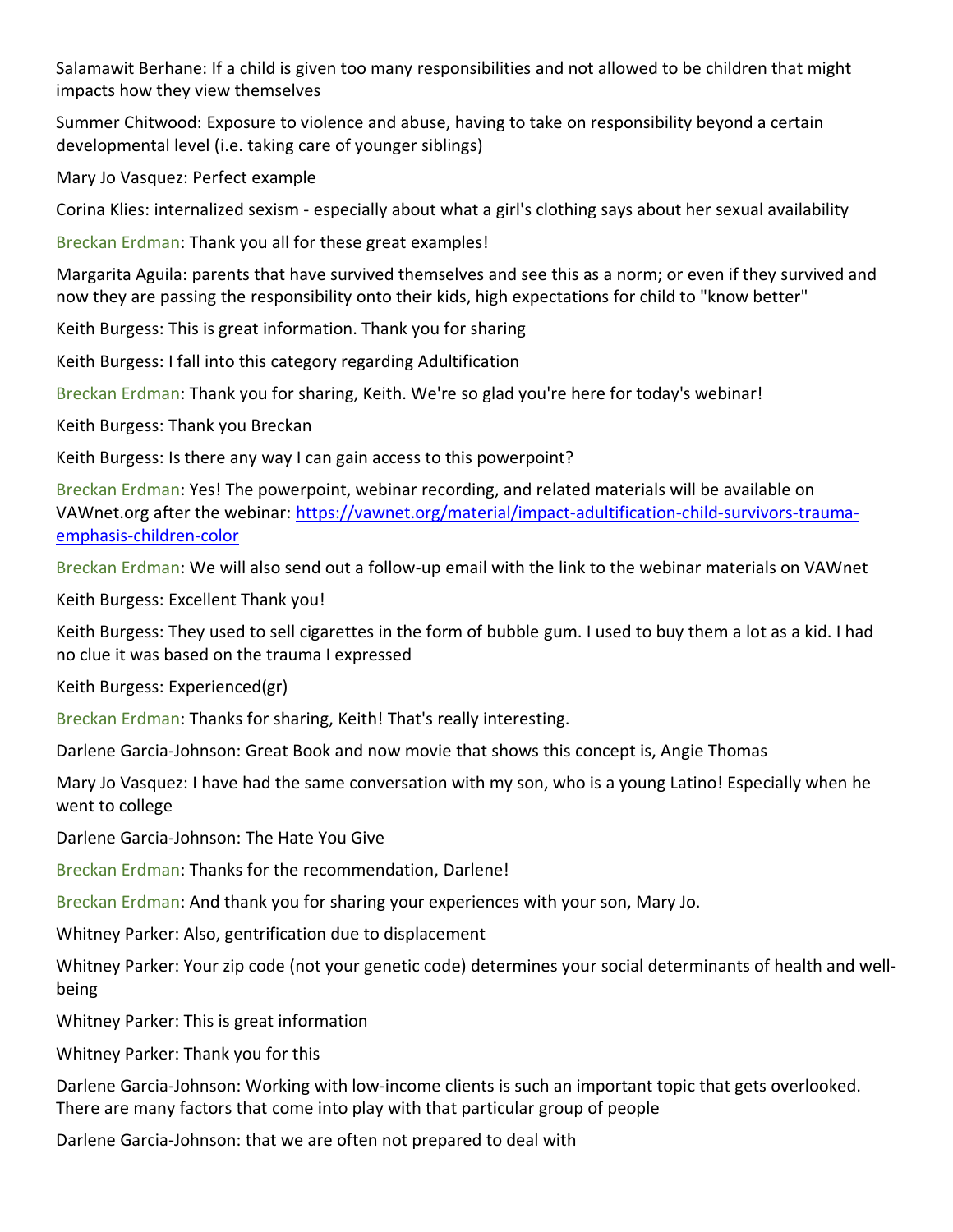Tonjie Reese: This is amazing. Thank you so much for this.

Breckan Erdman: Thank you for making these great points!

Corina Klies: not sure if this has been said, but I have talked with kids who were adultified through domestic violence where children are forced into situations they shouldn't be because of the violence. This is really hard, though, because this often gets interpreted as the victim, usually the mom, is somehow equally or even the sole person to blame. One of the consequences is that the child/ren are separated from the mom. This has specific implications for communities of color because of implicit bias/stereotypes.

Mary Jo Vasquez: Agree 100% Corina

Breckan Erdman: Thank you so much, Corina. That's a really important point.

Yesenia Aguayo: Yes, I agree!!

Darlene Garcia-Johnson: Agreed Corina.

Ana Velazquez: That's an excellent point Corina!

Salamawit Berhane: You have a lot of good and true points

Corina Klies: You're welcome. Unfortunately, it is something I have seen happen in my previous advocacy work.

Mary Jo Vasquez: Same here Corina, still continues in my work

Salamawit Berhane: I think there should be more training at the schools.

Salamawit Berhane: So children are not stigmatized not only by their peers but also their teachers

Mary Jo Vasquez: However, it happens more with client s that are undocumented

Darlene Garcia-Johnson: Kids get the cues from the adult that is present.

Whitney Parker: The child is safe when the mom is safe -- THAT IS SO TRUE

Darlene Garcia-Johnson: It happens mainly to the most vulnerable or the "underdog"

Breckan Erdman: You can learn more about the ACE study here: <https://www.cdc.gov/violenceprevention/childabuseandneglect/acestudy/index.html>

Breckan Erdman: And learn more about fostering resilience in children who have been exposed to trauma from VAWnet's Fostering Resilience in Childhood special collection: [https://vawnet.org/sc/fostering-resilience](https://vawnet.org/sc/fostering-resilience-respect-healthy-growth-childhood-and-beyond)[respect-healthy-growth-childhood-and-beyond](https://vawnet.org/sc/fostering-resilience-respect-healthy-growth-childhood-and-beyond)

Corina Klies: This is a wonderful resource here in Columbus, Ohio - Rise Sister Rise, <http://www.risesisterrise.net/index.html>

Breckan Erdman: Thank you so much for sharing that, Corina!

Mary Jo Vasquez: Thank you!!

Janae Johnson: Thank you so much!

Yesenia Aguayo: Great information, thank you!!

Whitney Parker: This was excellent!

Tonjie Reese: Thank you!

Arlene Vassell: Great information!!! Thank you so much...

Whitney Parker: Thank you, Thank you!!!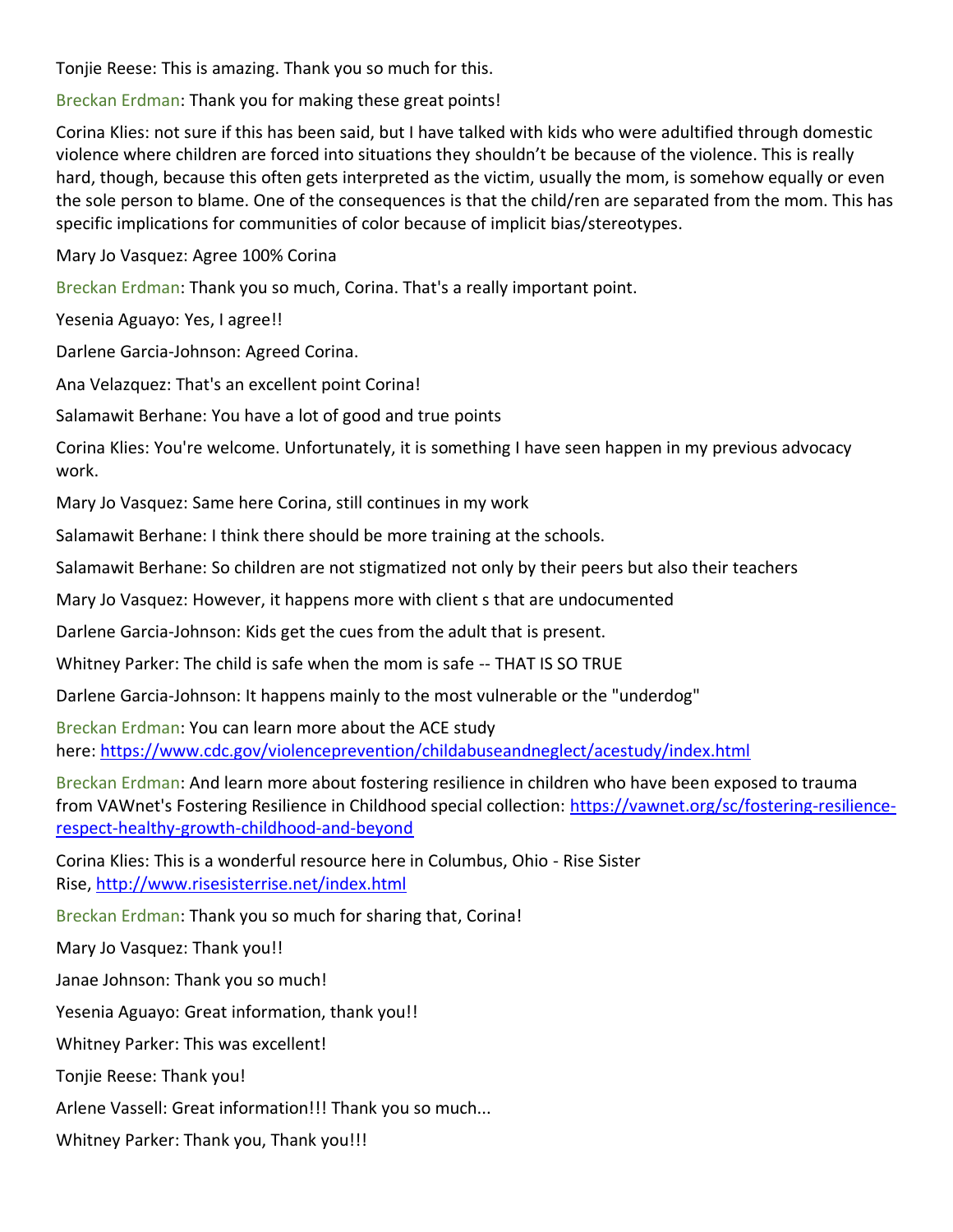Ana Velazquez: Thank you so much for all the excellent information that was provided!

Cynthia Williams: Great Presentation!!!

Erica P Harris: I appreciate that. it did not diminish the message.

Breckan Erdman: Thank you so much for joining us, everyone! Feel free to share any questions here in the chat.

Margarita Aguila: thank you so much for sharing your life experiences and your knowledge

Cynthia Kahele: Thank you so much! I am excited to share this information with others in my agency.

Mary Jo Vasquez: Yes, indeed thank you for sharing your story!

Keith Burgess: Outstanding presentation. When I think my book is finished. This information adds value to my story of being a survivor of Adultification. Thank you thank you and thank you again.

Jacqueline Sills: Awesome job!!

Breckan Erdman: Wonderful!

NRCDV Admin 2: Please pose any questions you have here :)

Mary Jo Vasquez: Love to know more about equity, is there information that I can look up?

Mary Jo Vasquez: Equality vs Equity

Corina Klies: Thank you! I am excited to look at the website.

Breckan Erdman: Great question, Mary Jo! We'll ask Jacqueline for her thoughts.

Mary Jo Vasquez: Thank you

Salamawit Berhane: Thank you for a great presentation

Arlene Vassell: So very true!

Salamawit Berhane: I hope you can do this presentation in schools

Mary Jo Vasquez: Can you repeat that again

NRCDV Admin: the4thbox.org

Mary Jo Vasquez: Yes thank you

Breckan Erdman: Thanks for your great question, Mary Jo!

Mary Jo Vasquez: I have been bringing this topic up a lot in staff meetings

Mary Jo Vasquez: will be presenting on it in a few weeks

Jacqueline: Thanks, y'all!

Mary Jo Vasquez: Thank you

Breckan Erdman: Wonderful!

Tonjie Reese: I will definitely be using this information in some upcoming prevention workshops.

Breckan Erdman: That is great to hear, Tonjie!

Ana Velazquez: Thanks again for all the great information!!

Breckan Erdman: Thank you for joining today's session! Please be sure to respond to our brief survey upon logging out.